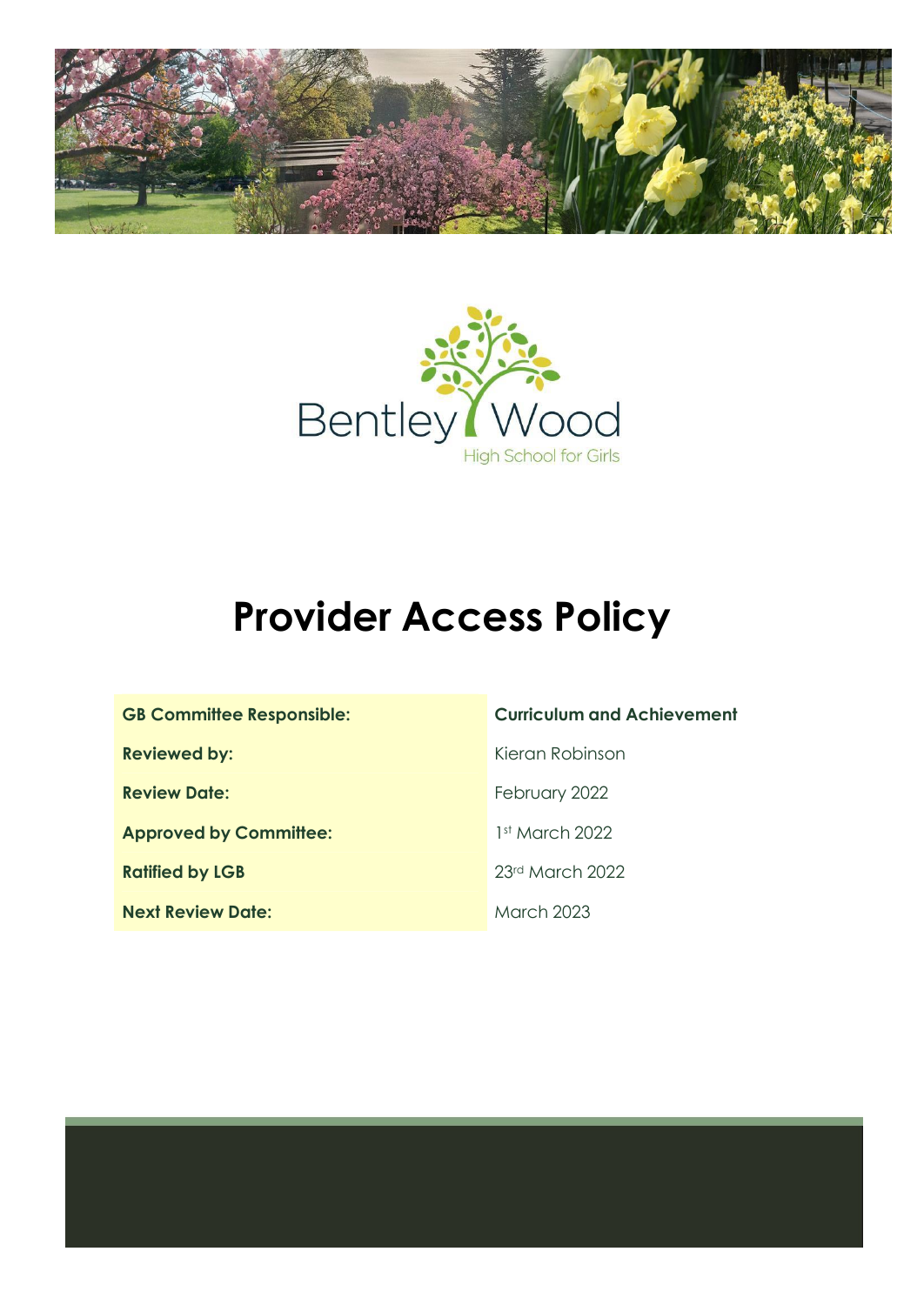## **Provider Access Policy**

#### Important:

During the time of this policies review, the UK and many other countries were managing the implications of an international pandemic caused by the virus COVID-19.

The senior leadership team continue to review the national and DfE guidance to ensure that our response to the pandemic is appropriate, sets high expectations and maintains safety across the school community.   

#### **Introduction**

The Baker Clause states that schools must allow colleges and training providers access to every student in year 8-13 to discuss non-academic routes that are available to them. This policy statement sets out the school's arrangements for managing the access of providers to students at the school for the purpose of giving them information about the provider's education or training offer. This complies with the Baker Clause and the school's legal obligations under Section 42B of the Education Act 1997.

It sets out:

- Procedures in relation to requests for access
- The grounds for granting and refusing requests for access
- Details of premises or facilities to be provided to a person who is given access

#### **Student entitlement**

All students in years 8-13 are entitled:

- to find out about technical education qualifications and apprenticeships opportunities, as part of a careers programme which provides information on the full range of education and training options available at each transition point;
- to hear from a range of local providers about the opportunities they offer, including technical education and apprenticeships – through options events, assemblies and group discussions and taster events;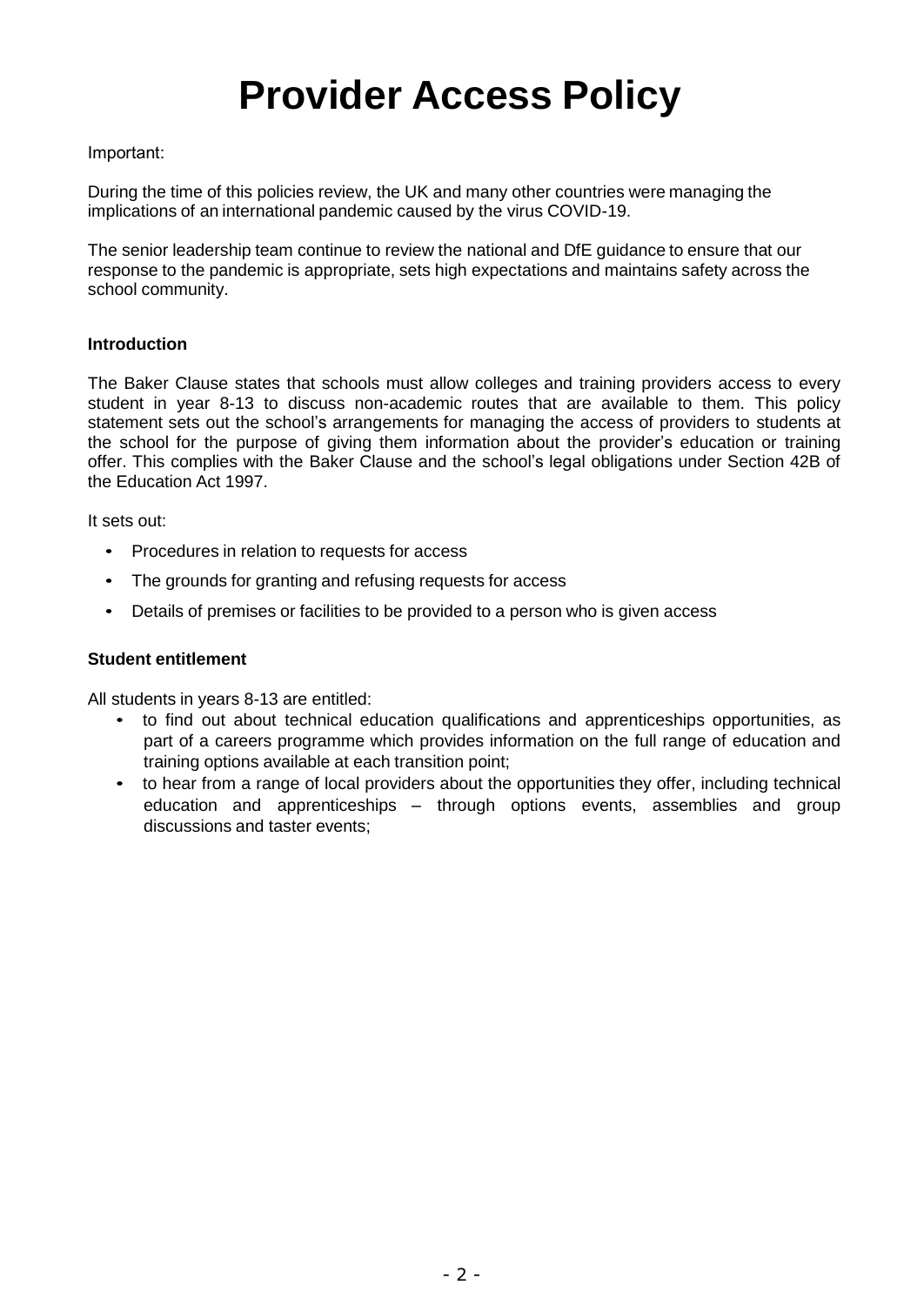• to understand how to make applications for the full range of academic and technical courses.

#### **Management of provider access requests**

A provider wishing to request access should contact Mr. Kieran Robinson, Associate Deputy Headteacher and Careers Leader, Telephone: 020 8954 3625; Email: [krobinson@bentleywood.harrow.sch.uk](mailto:krobinson@bentleywood.harrow.sch.uk)

#### **Opportunities for access**

A number of events, integrated into the school careers programme, will offer providers an opportunity to come into school to speak to students and/or their parents/carers, please see the appendix for an overview.

Our Child Protection and Safeguarding Policy set out the school's approach to allowing providers into school to speak to our students.

#### **What are the rules for granting and refusing access requests**

Our senior leadership team discuss all access requests on an individual basis, reflecting on the guest speaker's links with the curriculum, careers guidance and/or pastoral impact (such as developing resilience). During this discussion, we will seek references from other schools and investigate any possible links to extremist views that may put our students at risk. We will research any charitable/other group online to check their credentials. Our senior leadership team will be in contact as soon as possible to make prospective guest speakers aware if they are able to visit our school. If a guest speaker is invited to the school then they will be accompanied by a member of staff at all time to maintain high standards of safeguarding.

#### **Premises and facilities**

Bentley Wood High School will work closely with prospective guest speakers to provide them with the resources they need to make their visit successful.

Providers are welcome to leave a copy of their prospectus or other relevant course literature within the Careers Library, managed by the Careers Adviser and the School Librarian. The Careers Library is available to all students at lunch, break times and after school.

This Policy should be read in conjunction with:

- Careers Guidance Policy
- Safeguarding and Child Protection Policy
- Curriculum Policy
- Careers Information on school website